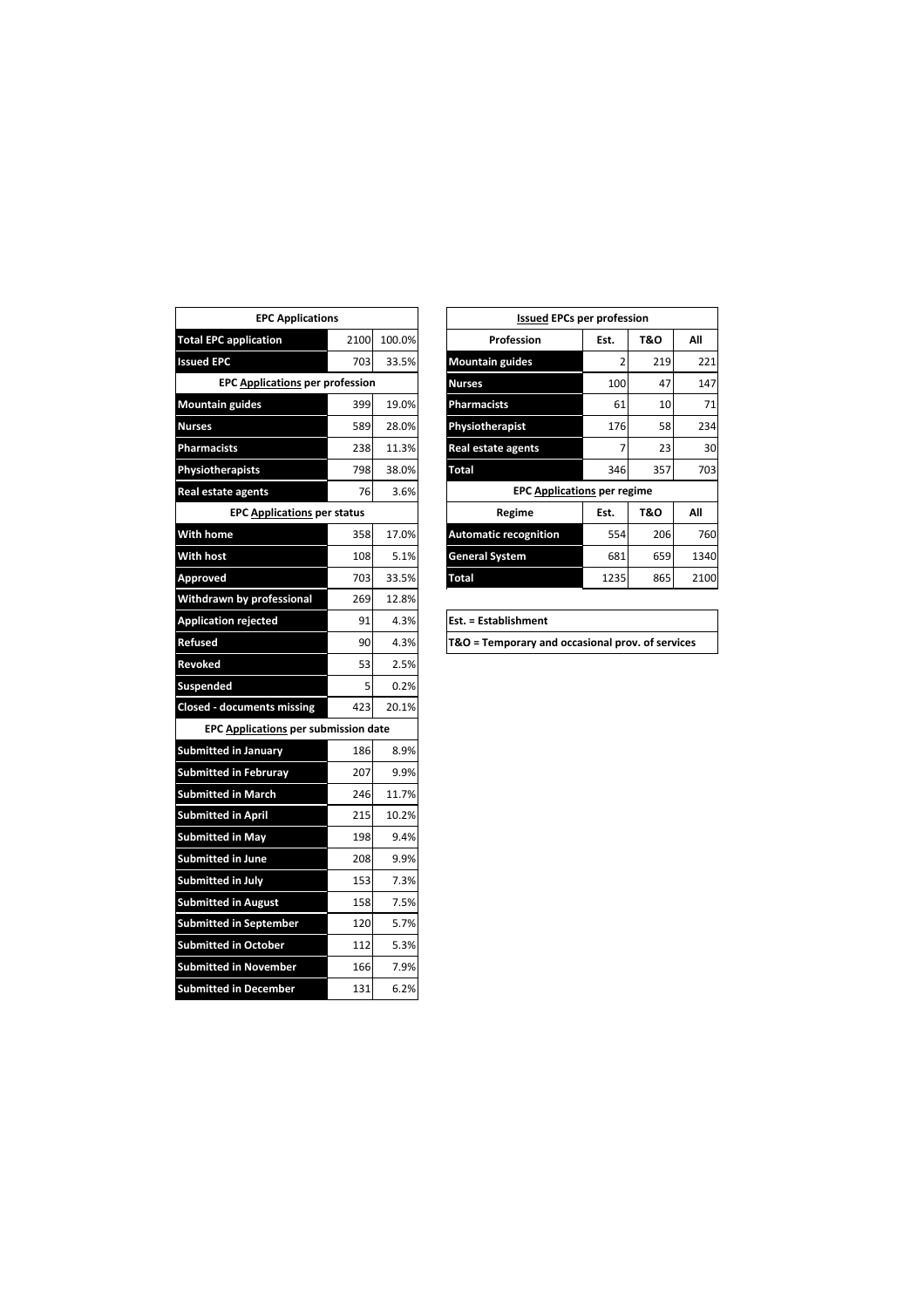|                       |          |                | <b>EPC applications by Home MS</b> |              |                |                |        |                       |          |                | <b>EPC applications by Host MS</b> |                |                     |                |        |
|-----------------------|----------|----------------|------------------------------------|--------------|----------------|----------------|--------|-----------------------|----------|----------------|------------------------------------|----------------|---------------------|----------------|--------|
| Profession            | M. guide | Nurse          | Pharm.                             | Physio       | R.e. agent     | All            |        | Profession            | M. guide | Nurse          | Pharm.                             | Physio         | R.e. agent          | All            |        |
| Austria               | 76       | 8              |                                    |              |                | 92             | 4.4%   | Austria               | 81       | 17             | 11                                 | 25             | 5 <sub>l</sub>      | 139            | 6.6%   |
| <b>Belgium</b>        |          | 21             |                                    | 26           | 5              | 55             | 2.6%   | Belgium               |          | 37             | 10                                 | 21             | 10                  | 78             | 3.7%   |
| <b>Bulgaria</b>       |          | 5              | 4                                  | 6            | $\mathbf{1}$   | 16             | 0.8%   | <b>Bulgaria</b>       |          |                | 1                                  |                |                     | $\mathbf{1}$   | 0.0%   |
| Croatia               |          | 54             |                                    | 22           |                | 82             | 3.9%   | Croatia               |          | 4              | 1                                  |                | $1\vert$            | 6 <sup>1</sup> | 0.3%   |
| <b>Cyprus</b>         |          |                |                                    |              |                | 5              | 0.2%   | <b>Czech Republic</b> | 5        |                |                                    |                |                     | 5              | 0.2%   |
| <b>Czech Republic</b> | 24       | 6              | 5                                  |              | $\mathbf{1}$   | 41             | 2.0%   | Denmark               |          | $\overline{7}$ | 16                                 | $\overline{z}$ |                     | 30             | 1.4%   |
| <b>Denmark</b>        |          | 3              |                                    |              |                | $\overline{7}$ | 0.3%   | Estonia               |          | $\mathbf{1}$   |                                    |                |                     | $\mathbf{1}$   | 0.0%   |
| Estonia               |          | 1              |                                    |              |                | $\overline{4}$ | 0.2%   | <b>Finland</b>        |          | $\overline{3}$ | $\overline{2}$                     | $\mathbf{1}$   |                     | 6 <sup>1</sup> | 0.3%   |
| Finland               |          | 44             | 1                                  | 8            | $\mathbf{1}$   | 54             | 2.6%   | France                | 169      | 36             | 22                                 | 150            | 19                  | 396            | 18.9%  |
| France                | 8        | 28             | $\overline{2}$                     | 20           | 13             | 71             | 3.4%   | Germany               | 5        | 53             | 28                                 | 45             |                     | 131            | 6.2%   |
| Germany               | 145      | 21             | 6                                  | 46           | 16             | 234            | 11.1%  | Greece                |          | $\mathbf{1}$   | $\overline{2}$                     | $\overline{2}$ |                     | $\sf s$        | 0.2%   |
| Greece                |          | 6              | $\overline{7}$                     | q            |                | 22             | 1.0%   | Hungary               |          |                |                                    | $\overline{2}$ |                     | $\mathbf{2}$   | 0.1%   |
| Hungary               |          | 12             |                                    | q            |                | 21             | 1.0%   | Ireland               |          | 101            | 15                                 | 85             | $\overline{\bf{4}}$ | 205            | 9.8%   |
| Ireland               |          | Δ              |                                    |              |                | $\overline{9}$ | 0.4%   | Italy                 | 107      | 21             | 10                                 | 32             | 19                  | 189            | 9.0%   |
| Italy                 | 35       | 136            | 75                                 | 164          | 18             | 428            | 20.4%  | Lithuania             |          |                | 1                                  | $\mathbf{1}$   |                     | $\mathbf{2}$   | 0.1%   |
| Latvia                |          | $\overline{2}$ | $\overline{2}$                     |              |                | 5 <sup>1</sup> | 0.2%   | Luxembourg            |          | 15             | 1                                  | 14             | 10                  | 40             | 1.9%   |
| Lithuania             |          | c              | q                                  | 12           |                | 30             | 1.4%   | Malta                 |          | 5 <sup>1</sup> | $\mathbf{1}$                       | $\overline{2}$ |                     | 8              | 0.4%   |
| Luxembourg            |          | 1              |                                    |              | 11             | 12             | 0.6%   | <b>Netherlands</b>    |          | 15             | 11                                 | 25             |                     | 51             | 2.4%   |
| Malta                 |          | Δ              | $\overline{2}$                     |              |                | $\overline{z}$ | 0.3%   | Poland                | 4        |                |                                    | $\mathbf{1}$   |                     | ${\sf s}$      | 0.2%   |
| <b>Netherlands</b>    |          | 11             |                                    | 28           | $\overline{2}$ | 42             | 2.0%   | Portugal              |          | $\overline{4}$ | $\mathbf{1}$                       | 13             |                     | 18             | 0.9%   |
| Poland                | 13       | 22             | 54                                 | 75           |                | 164            | 7.8%   | Romania               | 5        | 2 <sub>1</sub> | $\overline{2}$                     |                |                     | $\overline{9}$ | 0.4%   |
| Portugal              |          | 13             |                                    | 37           |                | 54             | 2.6%   | Slovakia              | 16       |                |                                    |                |                     | 16             | 0.8%   |
| Romania               |          | 63             | 21                                 | 23           |                | 108            | 5.1%   | Slovenia              | 6        |                |                                    | 1              |                     | $\overline{7}$ | 0.3%   |
| Slovakia              | 24       |                |                                    |              |                | 40             | 1.9%   | <b>Spain</b>          |          | 55             | 24                                 | 69             | $\overline{7}$      | 155            | 7.4%   |
| Slovenia              | 12       | $\mathbf{1}$   |                                    | $\mathbf{1}$ | $1\vert$       | 15             | 0.7%   | Sweden                | 1        | 56             | 28                                 | 15             | $1\overline{ }$     | 101            | 4.8%   |
| Spain                 | 34       | 67             | 23                                 | 200          | 5 <sub>l</sub> | 329            | 15.7%  | <b>United Kingdom</b> |          | 156            | 51                                 | 287            |                     | 494            | 23.5%  |
| Sweden                | 11       | 10             |                                    | 6            |                | 28             | 1.3%   | Total                 | 399      | 589            | 238                                | 798            | 76                  | 2100           | 100.0% |
| <b>United Kingdom</b> | 17       | 30             |                                    | 74           |                | 125            | 6.0%   |                       |          |                |                                    |                |                     |                |        |
| Total                 | 399      | 589            | 238                                | 798          | 76             | 2100           | 100.0% |                       |          |                |                                    |                |                     |                |        |

|                       |          |              | <b>EPC applications by Host MS</b> |                         |             |      |        |
|-----------------------|----------|--------------|------------------------------------|-------------------------|-------------|------|--------|
| Profession            | M. guide | Nurse        | Pharm.                             | Physio                  | R.e. agent  | All  |        |
| <b>Austria</b>        | 81       | 17           | 11                                 | 25                      | 5           | 139  | 6.6%   |
| <b>Belgium</b>        |          | 37           | 10                                 | 21                      | 10          | 78   | 3.7%   |
| <b>Bulgaria</b>       |          |              | $\mathbf{1}$                       |                         |             | 1    | 0.0%   |
| Croatia               |          | 4            | $\mathbf{1}$                       |                         | 1           | 6    | 0.3%   |
| <b>Czech Republic</b> | 5        |              |                                    |                         |             | 5    | 0.2%   |
| <b>Denmark</b>        |          | 7            | 16                                 | 7                       |             | 30   | 1.4%   |
| <b>Estonia</b>        |          | $\mathbf{1}$ |                                    |                         |             | 1    | 0.0%   |
| <b>Finland</b>        |          | 3            | $\mathbf{2}$                       | 1                       |             | 6    | 0.3%   |
| France                | 169      | 36           | 22                                 | 150                     | 19          | 396  | 18.9%  |
| Germany               | 5        | 53           | 28                                 | 45                      |             | 131  | 6.2%   |
| Greece                |          | 1            | 2                                  | $\overline{2}$          |             | 5    | 0.2%   |
| Hungary               |          |              |                                    | 2                       |             | 2    | 0.1%   |
| Ireland               |          | 101          | 15                                 | 85                      | 4           | 205  | 9.8%   |
| Italy                 | 107      | 21           | 10                                 | 32                      | 19          | 189  | 9.0%   |
| Lithuania             |          |              | $\mathbf{1}$                       | $\mathbf{1}$            |             | 2    | 0.1%   |
| Luxembourg            |          | 15           | $\mathbf{1}$                       | 14                      | 10          | 40   | 1.9%   |
| <b>Malta</b>          |          | 5            | $\mathbf{1}$                       | $\overline{\mathbf{2}}$ |             | 8    | 0.4%   |
| <b>Netherlands</b>    |          | 15           | 11                                 | 25                      |             | 51   | 2.4%   |
| Poland                | 4        |              |                                    | 1                       |             | 5    | 0.2%   |
| Portugal              |          | 4            | 1                                  | 13                      |             | 18   | 0.9%   |
| Romania               | 5        | 2            | $\overline{2}$                     |                         |             | 9    | 0.4%   |
| Slovakia              | 16       |              |                                    |                         |             | 16   | 0.8%   |
| Slovenia              | 6        |              |                                    | 1                       |             | 7    | 0.3%   |
| <b>Spain</b>          |          | 55           | 24                                 | 69                      | 7           | 155  | 7.4%   |
| Sweden                | 1        | 56           | 28                                 | 15                      | $\mathbf 1$ | 101  | 4.8%   |
| <b>United Kingdom</b> |          | 156          | 51                                 | 287                     |             | 494  | 23.5%  |
| <b>Total</b>          | 399      | 589          | 238                                | 798                     | 76          | 2100 | 100.0% |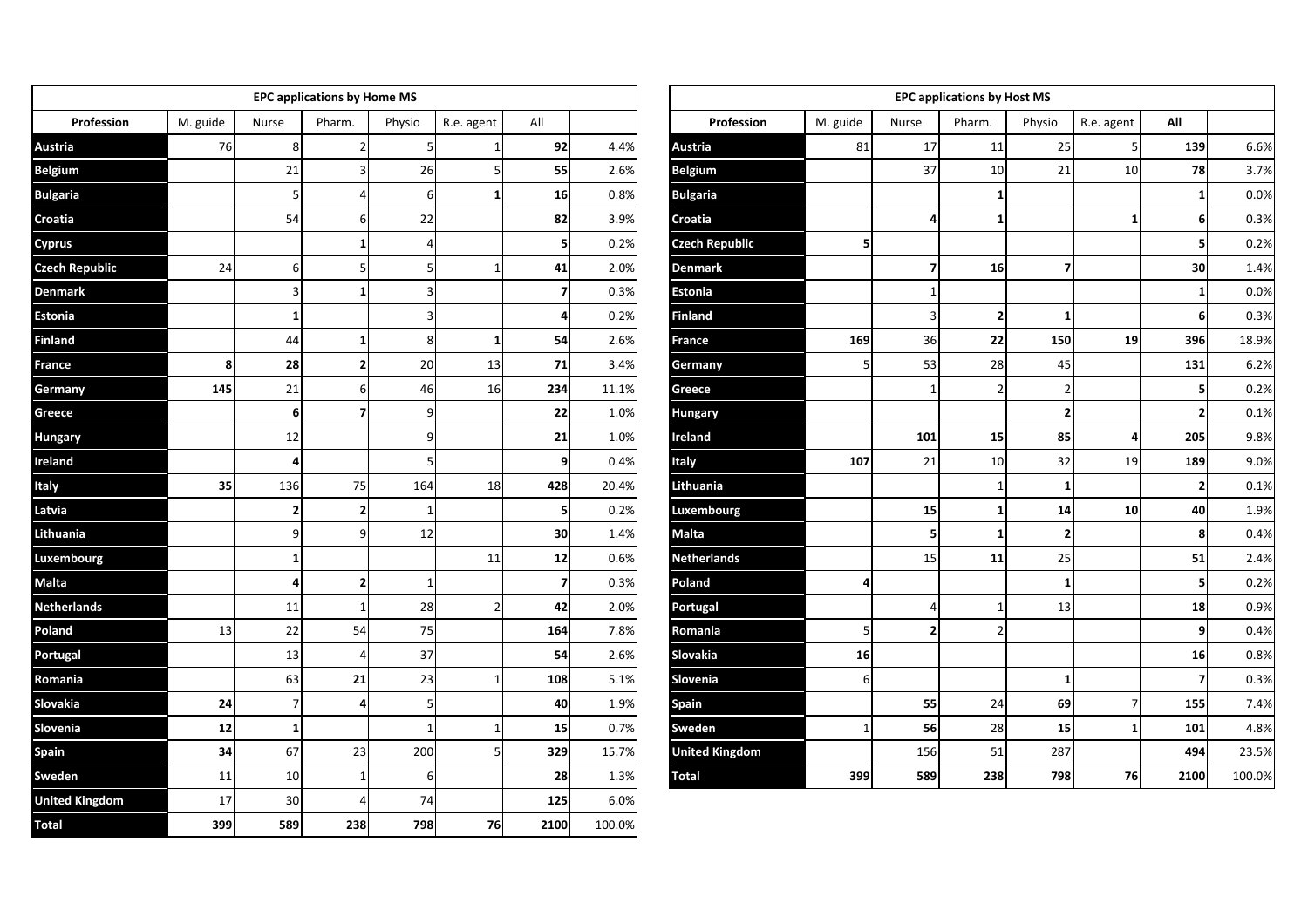|                       |                |                         | <b>Issued EPC by Home MS</b> |        |              |                  |        |                       |              |                         | <b>Issued EPC by Host MS</b> |                |                |                         |        |
|-----------------------|----------------|-------------------------|------------------------------|--------|--------------|------------------|--------|-----------------------|--------------|-------------------------|------------------------------|----------------|----------------|-------------------------|--------|
| Profession            | M. guide       | Nurse                   | Pharm.                       | Physio | R.e. agent   | All              |        | Profession            | M. guide     | Nurse                   | Pharm.                       | Physio         | R.e. agent     | All                     |        |
| <b>Austria</b>        | 47             | $\overline{3}$          |                              |        |              | 53               | 7.5%   | Austria               | 47           | 4                       | $\overline{2}$               | 6              |                | 59                      | 8.4%   |
| <b>Belgium</b>        |                | 5                       |                              | 18     | 3            | 29               | 4.1%   | <b>Belgium</b>        |              | 10                      | $\overline{2}$               |                | 5              | 22                      | 3.1%   |
| <b>Bulgaria</b>       |                | $\mathbf{1}$            |                              |        |              | $\overline{4}$   | 0.6%   | Croatia               |              |                         |                              |                | $\mathbf{1}$   | $\mathbf{1}$            | 0.1%   |
| Croatia               |                | 4                       |                              |        |              | 10               | 1.4%   | <b>Czech Republic</b> | $\mathbf{2}$ |                         |                              |                |                | $\mathbf{2}$            | 0.3%   |
| <b>Czech Republic</b> | $\overline{7}$ | 3                       | $\overline{2}$               |        | $\mathbf{1}$ | 13               | 1.8%   | <b>Denmark</b>        |              | $\mathbf{2}$            | $\overline{2}$               | $\overline{2}$ |                | $6 \mid$                | 0.9%   |
| <b>Denmark</b>        |                | $\overline{1}$          |                              |        |              | $\mathbf{1}$     | 0.1%   | Estonia               |              | 1 <sup>1</sup>          |                              |                |                | $\mathbf{1}$            | 0.1%   |
| <b>Estonia</b>        |                |                         |                              |        |              | $\mathbf{1}$     | 0.1%   | <b>Finland</b>        |              | 1                       |                              |                |                | $\mathbf{1}$            | 0.1%   |
| <b>Finland</b>        |                | 32                      | -1                           |        |              | 35               | 5.0%   | France                | 82           | 14                      | 8                            | 66             | 12             | 182                     | 25.9%  |
| France                | 4              |                         |                              |        | 3            | $\overline{7}$   | 1.0%   | Germany               | $\mathbf{2}$ | 7 <sup>1</sup>          | 14                           | 4              |                | 27                      | 3.8%   |
| Germany               | 97             | 5                       | 5                            | 13     | 5            | 125              | 17.8%  | Greece                |              |                         |                              |                |                | $\mathbf{1}$            | 0.1%   |
| Greece                |                |                         |                              |        |              | 2 <sub>1</sub>   | 0.3%   | Hungary               |              |                         |                              |                |                | $\mathbf{1}$            | 0.1%   |
| <b>Hungary</b>        |                | $\overline{\mathbf{3}}$ |                              |        |              | $\boldsymbol{4}$ | 0.6%   | Ireland               |              | 28                      | $\overline{\mathbf{3}}$      | 18             | $\mathbf{2}$   | 51                      | 7.3%   |
| Ireland               |                |                         |                              |        |              | $\mathbf{2}$     | 0.3%   | Italy                 | 73           | $\overline{\mathbf{3}}$ |                              |                | $\overline{z}$ | 87                      | 12.4%  |
| Italy                 | 15             | 18                      | 10                           | 29     | 7            | 79               | 11.2%  | Luxembourg            |              | 3                       |                              | 6              | $\mathbf{1}$   | 10                      | 1.4%   |
| Lithuania             |                | $\overline{3}$          |                              |        |              | 14               | 2.0%   | Malta                 |              |                         |                              |                |                | $\mathbf 2$             | 0.3%   |
| Luxembourg            |                |                         |                              |        | 8            | 8                | 1.1%   | <b>Netherlands</b>    |              | $\overline{7}$          |                              | 1              |                | 8                       | 1.1%   |
| <b>Malta</b>          |                | 3                       |                              |        |              | 4                | 0.6%   | Poland                | 1            |                         |                              |                |                | $\mathbf{1}$            | 0.1%   |
| <b>Netherlands</b>    |                | 6                       | $\mathbf{1}$                 | 10     |              | 18               | 2.6%   | Portugal              |              | $\mathbf{1}$            | $\mathbf{1}$                 | $\Delta$       |                | 6                       | 0.9%   |
| Poland                | $\mathbf{1}$   | $\overline{2}$          | 25                           |        |              | 35               | 5.0%   | Romania               | Δ            |                         |                              |                |                | $\overline{4}$          | 0.6%   |
| Portugal              |                | 11                      |                              | 18     |              | 32               | 4.6%   | Slovakia              | 6            |                         |                              |                |                | 6                       | 0.9%   |
| Romania               |                | 11                      |                              |        |              | 15               | 2.1%   | Slovenia              | 4            |                         |                              |                |                | $\overline{\mathbf{a}}$ | 0.6%   |
| Slovakia              | 21             | $\mathbf{1}$            | 2                            |        |              | 27               | 3.8%   | Spain                 |              | 18                      | 9                            | 13             | $\mathbf{1}$   | 41                      | 5.8%   |
| Slovenia              | 10             |                         |                              |        |              | 11               | 1.6%   | Sweden                |              | 29                      | 8                            | 4              | $\mathbf{1}$   | 42                      | 6.0%   |
| Spain                 | 14             | $17\,$                  | Δ                            | 80     |              | 115              | 16.4%  | <b>United Kingdom</b> |              | 17                      | 17                           | 104            |                | 138                     | 19.6%  |
| Sweden                | 5              | $\overline{3}$          | -1                           |        |              | 12               | 1.7%   | <b>Total</b>          | 221          | 147                     | ${\bf 71}$                   | 234            | 30             | 703                     | 100.0% |
| <b>United Kingdom</b> |                | 15                      |                              | 30     |              | 47               | 6.7%   |                       |              |                         |                              |                |                |                         |        |
| <b>Total</b>          | 221            | 147                     | 71                           | 234    | 30           | 703              | 100.0% |                       |              |                         |                              |                |                |                         |        |

|                       |                         |                | <b>Issued EPC by Host MS</b> |        |              |                |        |
|-----------------------|-------------------------|----------------|------------------------------|--------|--------------|----------------|--------|
| Profession            | M. guide                | Nurse          | Pharm.                       | Physio | R.e. agent   | All            |        |
| Austria               | 47                      | $\sqrt{4}$     | $\overline{2}$               | 6      |              | 59             | 8.4%   |
| <b>Belgium</b>        |                         | 10             | $\overline{2}$               | 5      | 5            | 22             | 3.1%   |
| Croatia               |                         |                |                              |        | 1            | 1              | 0.1%   |
| Czech Republic        | 2                       |                |                              |        |              | $\overline{2}$ | 0.3%   |
| <b>Denmark</b>        |                         | 2              | $\mathbf{2}$                 | 2      |              | 6              | 0.9%   |
| <b>Estonia</b>        |                         | 1              |                              |        |              | 1              | 0.1%   |
| <b>Finland</b>        |                         | $\mathbf{1}$   |                              |        |              | 1              | 0.1%   |
| <b>France</b>         | 82                      | 14             | 8                            | 66     | 12           | 182            | 25.9%  |
| Germany               | $\overline{\mathbf{2}}$ | $\overline{7}$ | 14                           | 4      |              | 27             | 3.8%   |
| Greece                |                         |                | $\mathbf{1}$                 |        |              | 1              | 0.1%   |
| Hungary               |                         |                |                              | 1      |              | $\mathbf{1}$   | 0.1%   |
| Ireland               |                         | 28             | 3                            | 18     | 2            | 51             | 7.3%   |
| Italy                 | 73                      | 3              | 4                            |        | 7            | 87             | 12.4%  |
| Luxembourg            |                         | 3              |                              | 6      | $\mathbf{1}$ | 10             | 1.4%   |
| <b>Malta</b>          |                         | $\overline{2}$ |                              |        |              | $\mathbf{2}$   | 0.3%   |
| <b>Netherlands</b>    |                         | 7              |                              | 1      |              | 8              | 1.1%   |
| Poland                | 1                       |                |                              |        |              | 1              | 0.1%   |
| Portugal              |                         | $\mathbf 1$    | $\mathbf{1}$                 | 4      |              | 6              | 0.9%   |
| Romania               | 4                       |                |                              |        |              | 4              | 0.6%   |
| Slovakia              | 6                       |                |                              |        |              | 6              | 0.9%   |
| Slovenia              | 4                       |                |                              |        |              | 4              | 0.6%   |
| <b>Spain</b>          |                         | 18             | 9                            | 13     | $\mathbf 1$  | 41             | 5.8%   |
| Sweden                |                         | 29             | 8                            | 4      | $\mathbf{1}$ | 42             | 6.0%   |
| <b>United Kingdom</b> |                         | 17             | 17                           | 104    |              | 138            | 19.6%  |
| Total                 | 221                     | 147            | 71                           | 234    | 30           | 703            | 100.0% |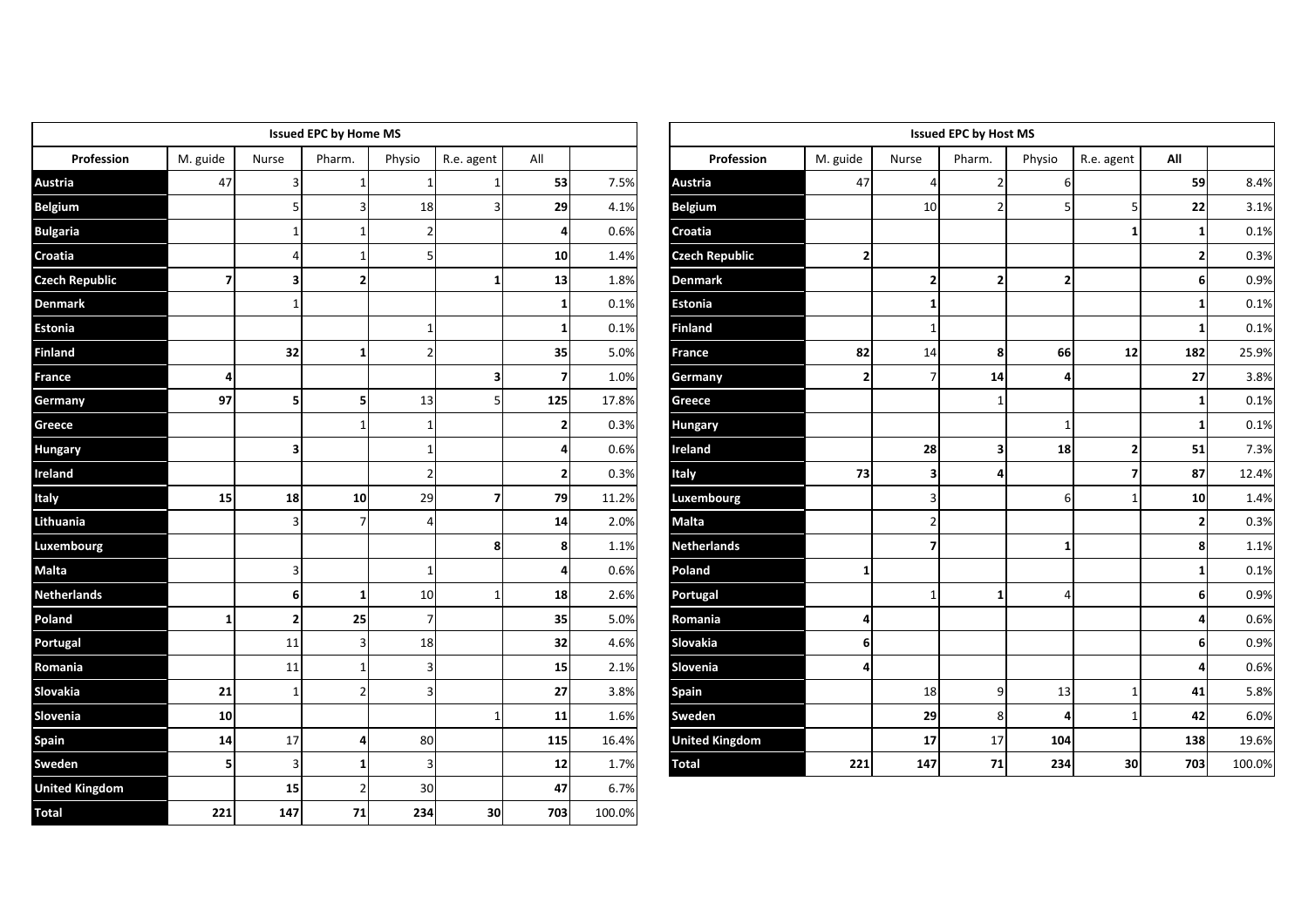|                 |                |           |              |                |     |                  |              |                |                |                |              |                          | EPC APPLICATIONS CROSS TABLE (All professions) |                |                |                |                |                |                |                |                |                |                |          |           |     |       |
|-----------------|----------------|-----------|--------------|----------------|-----|------------------|--------------|----------------|----------------|----------------|--------------|--------------------------|------------------------------------------------|----------------|----------------|----------------|----------------|----------------|----------------|----------------|----------------|----------------|----------------|----------|-----------|-----|-------|
| Host ->         | <b>AT</b>      | <b>BE</b> | BG           | <b>HR</b>      | CZ. | <b>DK</b>        | ET           | <b>FI</b>      | <b>FR</b>      | <b>DE</b>      | GR           | HU                       | IE                                             | IT             | LT             | LU             | <b>MT</b>      | <b>NL</b>      | PL.            | PT             | <b>RO</b>      | <b>SK</b>      | SL.            | ES       | <b>SV</b> | UK  | Total |
| Home            |                |           |              |                |     |                  |              |                |                |                |              |                          |                                                |                |                |                |                |                |                |                |                |                |                |          |           |     |       |
| AT              |                |           |              |                |     | $\mathbf{1}$     |              |                | 34             | $\overline{7}$ |              |                          | 2                                              | 39             |                |                |                |                |                |                |                |                |                |          |           |     | 92    |
| <b>BE</b>       | $\mathbf{1}$   |           |              |                |     |                  |              |                | 27             |                |              |                          | $\overline{3}$                                 | $\mathbf{1}$   |                | $\overline{7}$ |                |                |                |                | $\overline{2}$ |                |                | 6        |           |     | 55    |
| BG              | $\overline{2}$ |           |              |                |     | 2                |              |                |                | -1             |              |                          | $\overline{2}$                                 | $\overline{2}$ |                |                |                |                |                |                |                |                |                |          |           |     | 16    |
| <b>HR</b>       | 8              |           |              |                |     |                  |              |                |                | 8              |              |                          | 20                                             |                |                | $\mathbf{1}$   |                |                |                |                |                |                |                |          |           | 32  | 82    |
| CY<br><b>CZ</b> | 11             |           |              | $\mathbf{1}$   |     |                  |              | $\mathbf{1}$   | 6 <sup>1</sup> | $\overline{2}$ | $\mathbf{1}$ |                          | $\overline{4}$                                 | $7^{\circ}$    |                |                |                |                | 2              |                |                | $\overline{A}$ |                |          |           |     | 41    |
| DK              |                |           |              |                |     |                  |              |                |                |                |              |                          |                                                |                |                |                |                |                |                |                |                |                |                |          |           |     |       |
| ET              |                |           |              |                |     |                  |              |                |                |                |              |                          |                                                |                |                |                |                |                |                |                |                |                |                |          |           |     |       |
| FI.             |                |           |              |                |     |                  |              |                | $\overline{2}$ |                |              |                          | 3                                              |                |                |                |                |                |                | $\mathbf{1}$   |                |                |                | 10       | 27        | 10  | 54    |
| <b>FR</b>       | $\overline{3}$ | 12        |              |                |     | $2 \overline{ }$ |              |                |                | $\mathbf{1}$   |              |                          | $\overline{4}$                                 | 12             |                | 6              |                |                |                | $\overline{2}$ |                |                |                | 3        |           | 24  | 71    |
| DE              | 56             |           |              |                |     | 2                |              | $\mathbf{1}$   | 42             |                | $\mathbf{1}$ |                          | 3                                              | 58             |                | 1              |                |                | $\overline{2}$ |                |                | 5              | 6              | 11       |           | 28  | 234   |
| GR              |                |           |              |                |     | $\mathbf{1}$     |              |                |                | $\overline{2}$ |              |                          | $\overline{2}$                                 |                |                |                |                | $\overline{2}$ |                |                |                |                |                |          |           | 10  | 22    |
| HU              | 2              |           |              |                |     |                  |              |                |                | 6              |              |                          |                                                |                |                |                |                |                |                |                |                |                |                |          |           |     | 21    |
| IE              |                |           |              | $\mathbf{1}$   |     |                  |              |                |                |                |              |                          |                                                |                |                |                |                |                |                | $\mathbf{1}$   |                |                |                |          |           |     |       |
| IT              | 20             | 32        |              |                |     | 10               |              | $\mathbf{1}$   | 96             | 35             | $\mathbf{1}$ |                          | 31                                             |                |                | 13             | $\overline{3}$ | 11             |                | $\overline{2}$ | $\mathbf{1}$   |                | $\mathbf{1}$   | 62       | 16        | 93  | 428   |
| LV              |                |           |              |                |     |                  |              |                |                |                |              |                          |                                                |                |                |                |                |                |                |                |                |                |                |          |           |     |       |
| LT              |                |           |              |                |     |                  |              |                |                |                |              |                          | $\overline{7}$                                 |                |                |                |                |                |                |                |                |                |                |          |           | 14  | 30    |
| LU              |                |           |              |                |     |                  |              |                | 8              |                |              |                          |                                                | $\overline{1}$ |                |                |                |                |                |                |                |                |                |          |           |     | 12    |
| MT              | $\mathbf{1}$   |           |              |                |     | $\mathbf{1}$     |              |                |                |                |              |                          |                                                |                |                |                |                |                |                |                |                |                |                |          |           |     |       |
| <b>NL</b>       |                | 6         |              |                |     |                  |              |                |                | 9              |              |                          | $\mathbf{1}$                                   | $\overline{3}$ |                | $\mathbf{1}$   | $\mathbf{1}$   |                |                | $\overline{2}$ |                |                |                | $\angle$ |           | 12  | 42    |
| <b>PL</b>       |                |           |              |                |     | $\mathbf{1}$     |              |                | 9              | 27             |              |                          | 17                                             | 9              |                |                |                |                |                |                |                | 6              |                | 23       |           | 54  | 164   |
| PT              |                |           |              |                |     |                  |              |                | 10             |                |              |                          | 12                                             |                |                | $\overline{3}$ |                |                |                |                |                |                |                | 9        |           | 16  | 54    |
| <b>RO</b>       | 1              |           |              |                |     | 2                |              |                | 10             | 6              | $\mathbf{1}$ |                          | 19                                             | 13             |                | 3              |                |                |                |                |                |                |                |          | 16        | 30  | 108   |
| SK              | 14             |           |              |                |     | $\overline{1}$   |              |                | 10             | $\mathbf{1}$   |              |                          |                                                | 6              |                |                |                |                |                |                |                |                |                |          |           |     | 40    |
| <b>SL</b>       | 5              |           |              | $\mathbf{1}$   |     |                  |              |                | 5              |                |              |                          |                                                | $\overline{2}$ |                |                |                |                |                |                |                |                |                |          |           |     | 15    |
| ES              | $\overline{3}$ | 18        |              |                |     | 3                |              | $\overline{2}$ | 94             | 16             |              |                          | 27                                             | 25             |                | $\overline{2}$ |                | 10             |                | $\overline{3}$ |                |                |                |          | R         | 118 | 329   |
| <b>SV</b>       |                |           |              | $\mathbf{1}$   |     |                  |              |                | 8              |                |              |                          | -1                                             | 5              |                |                |                |                |                | $\mathcal{I}$  |                |                |                |          |           |     | 28    |
| UK              | $\overline{7}$ |           |              | $\overline{2}$ |     | $\overline{2}$   |              |                | 32             | 6              | -1           |                          | 39                                             |                |                |                |                | 5              |                |                |                |                |                | 17       |           |     | 125   |
| Total           | 139            | 78        | $\mathbf{1}$ | 6              |     | 30               | $\mathbf{1}$ | f              | 396            | 131            | 5            | $\overline{\phantom{a}}$ | 205                                            | 189            | $\overline{2}$ | 40             | 8              | 51             | 5              | 18             | 9              | 16             | $\overline{7}$ | 155      | 101       | 494 | 2100  |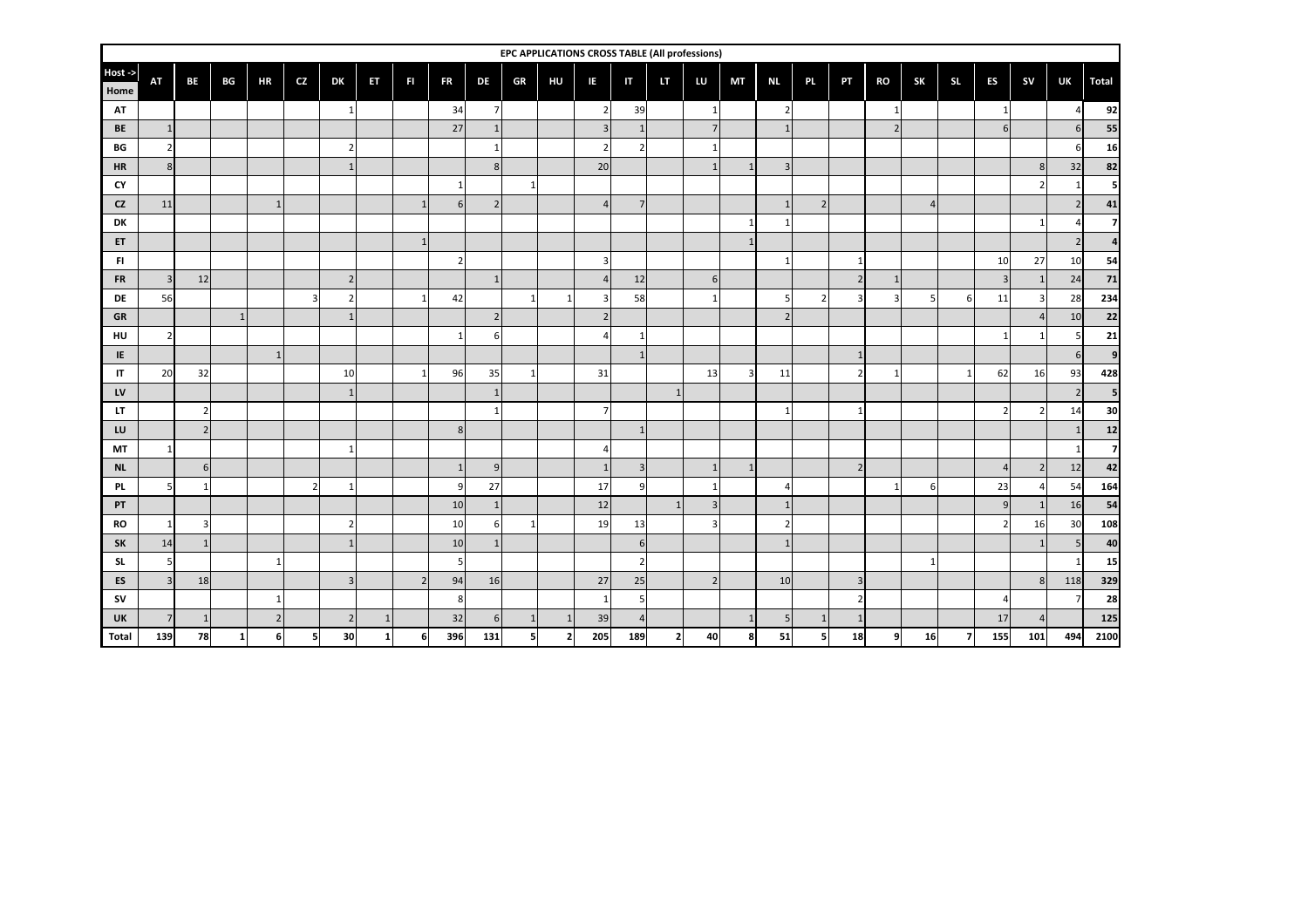|                        |                         |                          |              |                |                  |              |              |                  |                |              |              | <b>ISSUED EPCs CROSS TABLE (All professions)</b> |                         |                |              |                         |                |                |                |              |           |                |                         |     |                |
|------------------------|-------------------------|--------------------------|--------------|----------------|------------------|--------------|--------------|------------------|----------------|--------------|--------------|--------------------------------------------------|-------------------------|----------------|--------------|-------------------------|----------------|----------------|----------------|--------------|-----------|----------------|-------------------------|-----|----------------|
| Host -><br>Home        | <b>AT</b>               | BE                       | <b>HR</b>    | <b>CZ</b>      | DK               | ET           | FI           | <b>FR</b>        | DE             | GR           | HU           | IE.                                              | $\mathsf{I}$            | LU             | MT           | <b>NL</b>               | PL.            | PT             | <b>RO</b>      | <b>SK</b>    | <b>SL</b> | ES             | <b>SV</b>               | UK  | <b>Total</b>   |
| AT                     |                         |                          |              |                |                  |              |              | 14               | $\overline{3}$ |              |              |                                                  | 32                      | $\mathbf{1}$   |              |                         |                |                | $\mathbf{1}$   |              |           |                |                         |     | 53             |
| BE                     |                         |                          |              |                |                  |              |              | 23               |                |              |              |                                                  |                         |                |              |                         |                |                |                |              |           | $\overline{4}$ |                         |     | 29             |
| $\mathbf{B}\mathbf{G}$ |                         |                          |              |                |                  |              |              |                  |                |              |              | $\mathbf{1}$                                     |                         |                |              |                         |                |                |                |              |           |                |                         |     |                |
| <b>HR</b>              | $\overline{2}$          |                          |              |                |                  |              |              |                  |                |              |              |                                                  |                         |                |              |                         |                |                |                |              |           |                | $2 \overline{ }$        |     | 10             |
| CZ                     | 1                       |                          |              |                |                  |              |              | $\overline{3}$   |                |              |              | 2 <sup>1</sup>                                   | $\overline{\mathbf{3}}$ |                |              |                         | $\mathbf{1}$   |                |                |              |           |                |                         |     | 13             |
| DK                     |                         |                          |              |                |                  |              |              |                  |                |              |              |                                                  |                         |                |              |                         |                |                |                |              |           |                |                         |     |                |
| ET                     |                         |                          |              |                |                  |              |              |                  |                |              |              |                                                  |                         |                |              |                         |                |                |                |              |           |                |                         |     |                |
| FI.                    |                         |                          |              |                |                  |              |              | $\mathbf{1}$     |                |              |              | 3                                                |                         |                |              |                         |                |                |                |              |           | 5              | 22                      |     | 35             |
| <b>FR</b>              | 2                       | 2 <sup>1</sup>           |              |                |                  |              |              |                  |                |              |              |                                                  | $\overline{2}$          | $\mathbf{1}$   |              |                         |                |                |                |              |           |                |                         |     | $\overline{7}$ |
| <b>DE</b>              | 35                      |                          |              | $\overline{2}$ | $\mathbf{1}$     |              | $\mathbf{1}$ | 25               |                | $\mathbf{1}$ |              |                                                  | 36                      | $\overline{1}$ |              |                         |                | $\mathbf{1}$   | $\overline{2}$ | 4            | $\prime$  | $\mathbf{1}$   | $1\vert$                | 10  | 125            |
| GR                     |                         |                          |              |                |                  |              |              |                  |                |              |              |                                                  |                         |                |              |                         |                |                |                |              |           |                | $\mathbf{1}$            |     | $\overline{2}$ |
| HU                     | $\mathbf{1}$            |                          |              |                |                  |              |              |                  |                |              |              | $\mathbf{1}$                                     |                         |                |              |                         |                |                |                |              |           |                |                         |     | Δ              |
| IE                     |                         |                          |              |                |                  |              |              |                  |                |              |              |                                                  |                         |                |              |                         |                |                |                |              |           |                |                         |     | $\overline{2}$ |
| IT                     | $\overline{\mathbf{3}}$ | 5                        |              |                | $\overline{2}$   |              |              | 27               | 5              |              |              | 6                                                |                         | $\overline{3}$ |              | $\mathbf{1}$            |                | $\mathbf{1}$   |                |              |           | 9              | $\overline{3}$          | 14  | 79             |
| LT.                    |                         |                          |              |                |                  |              |              |                  |                |              |              | $2 \overline{)}$                                 |                         |                |              |                         |                | $\overline{1}$ |                |              |           | $\overline{2}$ | $1\overline{ }$         | 6   | 14             |
| LU                     |                         |                          |              |                |                  |              |              | $\overline{7}$   |                |              |              |                                                  |                         |                |              |                         |                |                |                |              |           |                |                         |     | 8              |
| <b>MT</b>              |                         |                          |              |                |                  |              |              |                  |                |              |              | $\overline{3}$                                   |                         |                |              |                         |                |                |                |              |           |                |                         |     | Δ              |
| <b>NL</b>              |                         | $\Delta$                 |              |                |                  |              |              |                  | $\overline{2}$ |              |              | $\mathbf{1}$                                     |                         | $\overline{1}$ | $\mathbf{1}$ |                         |                | $\overline{2}$ |                |              |           | $\overline{2}$ | $\mathbf{1}$            |     | 18             |
| PL                     | 1                       |                          |              |                |                  |              |              | $\overline{3}$   | $\overline{9}$ |              |              | 1                                                | 2 <sub>l</sub>          |                |              | $\mathbf{1}$            |                |                | $\mathbf{1}$   |              |           | $\overline{2}$ | $1\overline{ }$         | 14  | 35             |
| PT                     |                         |                          |              |                |                  |              |              | 10               |                |              |              | 8                                                |                         | $\overline{2}$ |              |                         |                |                |                |              |           | $\overline{4}$ | $\mathbf{1}$            |     | 32             |
| <b>RO</b>              |                         | $\overline{\phantom{a}}$ |              |                |                  |              |              | $\overline{3}$   |                |              |              | $\overline{3}$                                   | $\mathbf{1}$            | $\mathbf{1}$   |              |                         |                |                |                |              |           |                | $\overline{2}$          |     | 15             |
| SK                     | 9                       |                          |              |                | $\mathbf{1}$     |              |              | $\boldsymbol{9}$ |                |              |              |                                                  |                         |                |              |                         |                |                |                |              |           |                | $\mathbf{1}$            |     | 27             |
| <b>SL</b>              | 3                       |                          | $\mathbf{1}$ |                |                  |              |              | $\overline{4}$   |                |              |              |                                                  | 2 <sub>l</sub>          |                |              |                         |                |                |                | $\mathbf{1}$ |           |                |                         |     | 11             |
| ES                     | 1                       |                          |              |                | $\mathbf{1}$     |              |              | 41               | $\overline{2}$ |              |              | $\overline{2}$                                   |                         |                |              | $\overline{2}$          |                | $\mathbf{1}$   |                |              |           |                | 3 <sup>1</sup>          | 53  | 115            |
| <b>SV</b>              |                         |                          |              |                |                  |              |              | $\overline{4}$   |                |              |              |                                                  | $\mathbf{1}$            |                |              |                         |                |                |                |              |           | $\overline{3}$ |                         |     | 12             |
| UK                     | $\mathbf{1}$            |                          |              |                | $\mathbf{1}$     | $\mathbf{1}$ |              | $\bf8$           | $\overline{2}$ |              | $\mathbf{1}$ | 17                                               |                         |                | $\mathbf{1}$ | $\overline{\mathbf{3}}$ |                |                |                |              |           | 9              | $\overline{\mathbf{3}}$ |     | 47             |
| Total                  | 59                      | 22                       | $\mathbf{1}$ | $\mathbf{2}$   | $6 \overline{6}$ | 1            | $\mathbf{1}$ | 182              | 27             | $\mathbf{1}$ | $\mathbf{1}$ | 51                                               | 87                      | 10             | 2            | 8 <sup>1</sup>          | 1 <sup>1</sup> | 6              |                | 6            |           | 41             | 42                      | 138 | 703            |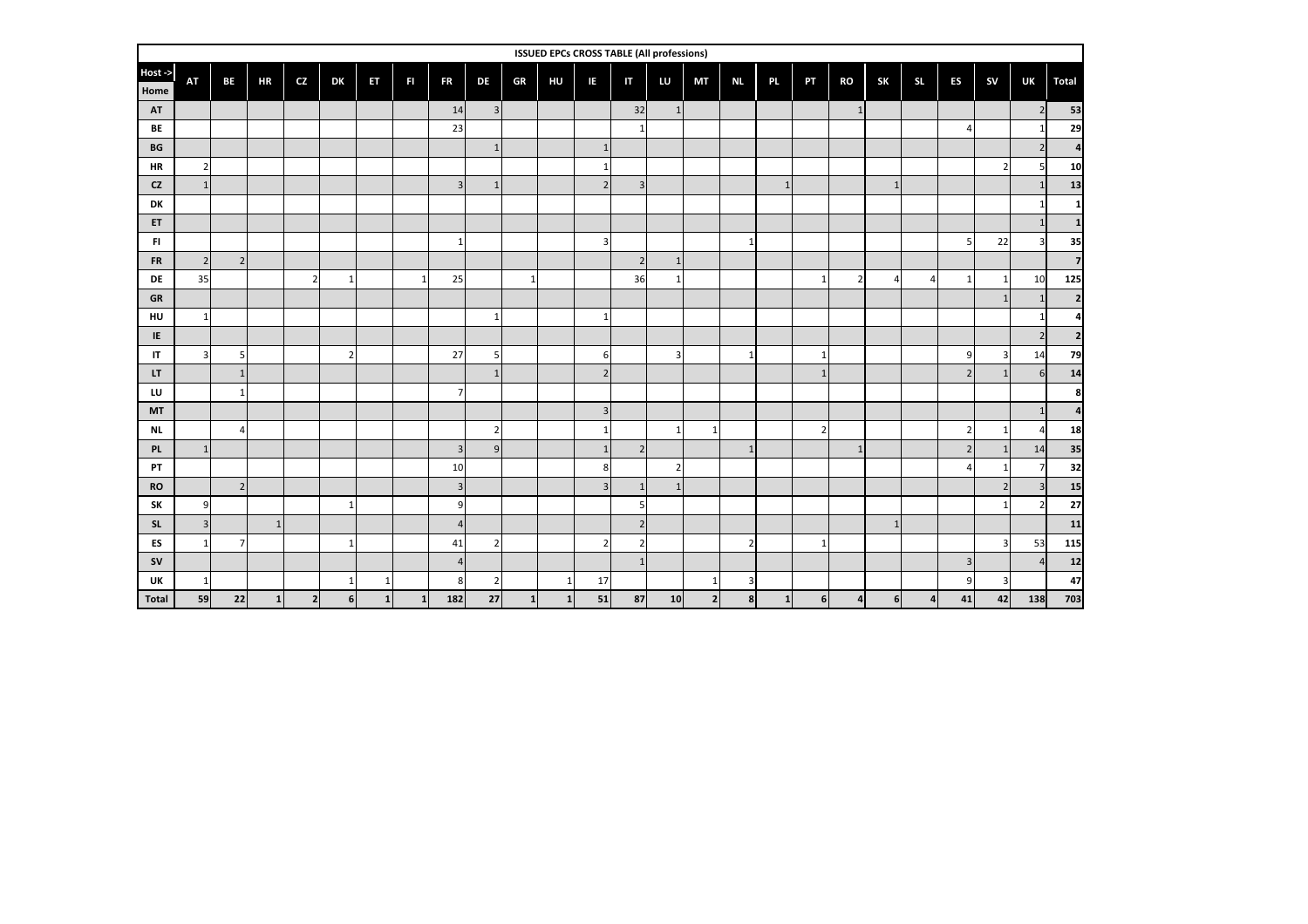|                 |                |                | <b>ISSUED EPCs CROSS TABLE (Mountain guides)</b> |    |    |     |    |           |     |              |                 |                |    |           |    |              |    | ISSUED EPCs CROSS TABLE (Real estate agents) |           |              |
|-----------------|----------------|----------------|--------------------------------------------------|----|----|-----|----|-----------|-----|--------------|-----------------|----------------|----|-----------|----|--------------|----|----------------------------------------------|-----------|--------------|
| Host -><br>Home | ΑT             | CZ             | <b>FR</b>                                        | DE | IΤ | PL. | RO | <b>SK</b> | SL. | <b>Total</b> | Host -><br>Home | BE             | HR | <b>FR</b> | IE | $\mathsf{I}$ | LU | <b>ES</b>                                    | <b>SV</b> | <b>Total</b> |
| AT              |                |                | 14                                               |    | 31 |     |    |           |     | 47           | AT              |                |    |           |    |              |    |                                              |           |              |
| <b>CZ</b>       |                |                |                                                  |    |    |     |    |           |     |              | <b>BE</b>       |                |    | 3         |    |              |    |                                              |           |              |
| <b>FR</b>       |                |                |                                                  |    |    |     |    |           |     |              | <b>CZ</b>       |                |    |           |    |              |    |                                              |           |              |
| <b>DE</b>       | 32             | $\overline{2}$ | 24                                               |    | 29 |     |    |           |     | 97           | <b>FR</b>       | $\overline{2}$ |    |           |    |              |    |                                              |           |              |
| IT              |                |                | 12                                               |    |    |     |    |           |     | 15           | <b>DE</b>       |                |    |           |    | 5            |    |                                              |           |              |
| PL              |                |                |                                                  |    |    |     |    |           |     |              | IT              |                |    |           |    |              |    |                                              |           |              |
| SK              |                |                | $\Omega$                                         |    |    |     |    |           |     | 21           | LU              |                |    |           |    |              |    |                                              |           | 8            |
| <b>SL</b>       | $\overline{3}$ |                |                                                  |    |    |     |    |           |     | 10           | <b>NL</b>       |                |    |           |    |              |    |                                              |           |              |
| ES              |                |                | 12                                               |    |    |     |    |           |     | 14           | <b>SL</b>       |                |    |           |    |              |    |                                              |           |              |
| <b>SV</b>       |                |                |                                                  |    |    |     |    |           |     |              | <b>Total</b>    | 5              |    | 12        |    |              |    |                                              |           | 30           |
| Total           | 47             |                | 82                                               |    | 73 |     |    | 6         |     | 221          |                 |                |    |           |    |              |    |                                              |           |              |

|    |     | <b>SS TABLE (Mountain guides)</b> |                |                |              |                |                |           | ISSUED EPCs CROSS TABLE (Real estate agents) |     |    |    |           |           |              |
|----|-----|-----------------------------------|----------------|----------------|--------------|----------------|----------------|-----------|----------------------------------------------|-----|----|----|-----------|-----------|--------------|
| IT | PL. | RO                                | SK             | <b>SL</b>      | <b>Total</b> | Host-><br>Home | BE             | <b>HR</b> | <b>FR</b>                                    | IE. | IT | LU | <b>ES</b> | <b>SV</b> | <b>Total</b> |
| 31 |     |                                   |                |                | 47           | AT             |                |           |                                              |     |    |    |           |           |              |
|    |     |                                   | 1              |                |              | <b>BE</b>      |                |           | Р                                            |     |    |    |           |           |              |
|    |     |                                   |                |                | 4            | <b>CZ</b>      |                |           |                                              |     |    |    |           |           |              |
| 29 |     |                                   | $\overline{4}$ | $\overline{4}$ | 97           | <b>FR</b>      | $\overline{ }$ |           |                                              |     |    |    |           |           |              |
|    |     |                                   |                |                | 15           | DE             |                |           |                                              |     |    |    |           |           |              |
|    |     |                                   |                |                |              | IT             |                |           |                                              |     |    |    |           |           |              |
| 5  |     |                                   |                |                | 21           | LU             |                |           |                                              |     |    |    |           |           | 8            |
|    |     |                                   |                |                | 10           | <b>NL</b>      |                |           |                                              |     |    |    |           |           |              |
|    |     |                                   |                |                | 14           | <b>SL</b>      |                |           |                                              |     |    |    |           |           |              |
|    |     |                                   |                |                | 5            | <b>Total</b>   | 5              |           | 12                                           |     |    |    |           |           | 30           |

|                      |                |                |                |           |                         |    |    |                | <b>ISSUED EPCs CROSS TABLE (Physiotherapists)</b> |                |                |                |                |                      |                |              |                |    |                |              | <b>ISSUED EPCs CROSS TABLE (Pharmacists)</b> |    |                          |              |                |           |    |                          |
|----------------------|----------------|----------------|----------------|-----------|-------------------------|----|----|----------------|---------------------------------------------------|----------------|----------------|----------------|----------------|----------------------|----------------|--------------|----------------|----|----------------|--------------|----------------------------------------------|----|--------------------------|--------------|----------------|-----------|----|--------------------------|
| Host -> $\,$<br>Home | AT             | BE             | DK             | <b>FR</b> | DE                      | HU | IΕ | LU             | NI.                                               | PT             | ES             | <b>SV</b>      | UK             | Total                | Host-><br>Home | AT           | BE             | DK | <b>FR</b>      | DE           | GR                                           | ΙE | IΤ                       | PT           | ES             | <b>SV</b> | UK | <b>Total</b>             |
| AT                   |                |                |                |           |                         |    |    |                |                                                   |                |                |                | $\mathbf{1}$   |                      | AT             |              |                |    |                | $\mathbf{1}$ |                                              |    |                          |              |                |           |    |                          |
| BE                   |                |                |                | 16        |                         |    |    |                |                                                   |                |                |                |                |                      | BE             |              |                |    | $\overline{2}$ |              |                                              |    |                          |              |                |           |    | 0                        |
| BG                   |                |                |                |           |                         |    |    |                |                                                   |                |                |                |                | 18<br>$\overline{2}$ | BG             |              |                |    |                |              |                                              |    |                          |              |                |           |    |                          |
| <b>HR</b>            | $\overline{2}$ |                |                |           |                         |    |    |                |                                                   |                |                |                |                |                      | <b>HR</b>      |              |                |    |                |              |                                              |    |                          |              |                |           |    | 3                        |
| ET                   |                |                |                |           |                         |    |    |                |                                                   |                |                |                |                |                      | CZ             |              |                |    |                |              |                                              |    |                          |              |                |           |    |                          |
| FI.                  |                |                |                | -1        |                         |    |    |                |                                                   |                |                |                |                |                      | FI.            |              |                |    |                |              |                                              |    |                          |              |                |           |    | 0                        |
| DE                   | $\mathbf{1}$   |                | -1             |           |                         |    |    |                |                                                   |                |                |                |                |                      | DE             | $\mathbf{1}$ |                |    |                |              |                                              |    |                          |              |                |           |    | 0                        |
| GR                   |                |                |                |           |                         |    |    |                |                                                   |                |                |                | $\mathbf{1}$   | 13                   | GR             |              |                |    |                |              |                                              |    |                          |              |                |           |    | $\mathbf{1}$             |
| HU                   | $\mathbf{1}$   |                |                |           |                         |    |    |                |                                                   |                |                |                |                |                      | IT             | $\mathbf{1}$ | $\mathbf{1}$   |    | $\overline{2}$ |              |                                              |    |                          |              | $\overline{2}$ |           |    |                          |
| IE                   |                |                |                |           |                         |    |    |                |                                                   |                |                |                |                | 2 <sup>1</sup>       | LT.            |              |                |    |                |              |                                              |    |                          | $\mathbf{1}$ | $\overline{2}$ |           |    | 3                        |
| IT                   |                | $\overline{2}$ |                | 6         | $\overline{2}$          |    |    |                |                                                   |                |                | $\mathcal{P}$  | a              |                      | <b>NL</b>      |              | $\mathbf{1}$   |    |                |              |                                              |    |                          |              |                |           |    |                          |
| LT.                  |                |                |                |           |                         |    |    |                |                                                   |                |                |                | $\Delta$       | 29                   | PL             |              |                |    | $\overline{2}$ | 8            |                                              |    | $\overline{\phantom{0}}$ |              | 2 <sup>1</sup> |           | 10 |                          |
| MT                   |                |                |                |           |                         |    |    |                |                                                   |                |                |                |                |                      | PT             |              |                |    | $\mathbf{1}$   |              |                                              |    |                          |              |                |           |    | -1                       |
| <b>NL</b>            |                | $\mathbf{1}$   |                |           | $\mathbf{1}$            |    |    |                |                                                   | $\overline{2}$ |                |                | $\overline{3}$ |                      | <b>RO</b>      |              |                |    |                |              |                                              |    |                          |              |                |           |    | 14                       |
| <b>PL</b>            | $\mathbf{1}$   |                |                | -1        |                         |    |    |                |                                                   |                |                |                |                | 10                   | SK             |              |                |    |                |              |                                              |    |                          |              |                |           |    | 14                       |
| PT                   |                |                |                | 8         |                         |    |    |                |                                                   |                | $\overline{2}$ |                |                | 6<br>7               | ES             |              |                |    | $\mathbf{1}$   |              |                                              |    |                          |              |                |           |    | $\overline{\phantom{a}}$ |
| RO                   |                |                |                |           |                         |    |    |                |                                                   |                |                |                |                | 18                   | sv             |              |                |    |                |              |                                              |    |                          |              |                |           |    |                          |
| <b>SK</b>            | $\mathbf{1}$   |                |                |           |                         |    |    |                |                                                   |                |                |                | $\mathcal{D}$  | 3                    | UK             |              |                |    |                |              |                                              |    |                          |              |                |           |    | $\overline{a}$           |
| ES                   |                | $\overline{2}$ |                | 25        |                         |    |    |                |                                                   |                |                |                | 52             |                      | Total          | C            | $\overline{2}$ | 2  | 8              | 14           |                                              |    |                          |              |                |           | 17 | 71                       |
| <b>SV</b>            |                |                |                |           |                         |    |    |                |                                                   |                |                |                |                | 80                   |                |              |                |    |                |              |                                              |    |                          |              |                |           |    |                          |
| UK                   |                |                |                | 7         | $\mathbf{1}$            |    | 15 |                |                                                   |                |                |                |                | з                    |                |              |                |    |                |              |                                              |    |                          |              |                |           |    |                          |
| Total                | 6              | 5 <sup>1</sup> | $\overline{2}$ | 66        | $\overline{\mathbf{a}}$ | 1  | 18 | 6 <sup>1</sup> | 1                                                 | $\overline{4}$ | 13             | $\overline{a}$ | 104            | 234                  |                |              |                |    |                |              |                                              |    |                          |              |                |           |    |                          |

|                |                |                |                |                         | <b>ISSUED EPCs CROSS TABLE (Pharmacists)</b> |              |              |              |                |              |              |              |                |    |                |              |                |                         |
|----------------|----------------|----------------|----------------|-------------------------|----------------------------------------------|--------------|--------------|--------------|----------------|--------------|--------------|--------------|----------------|----|----------------|--------------|----------------|-------------------------|
| PT             | <b>ES</b>      | <b>SV</b>      | UK             | Total                   | Host -><br>Home                              | AT           | BE           | DK           | <b>FR</b>      | DE           | GR           | IE           | IT             | PT | ES             | <b>SV</b>    | UK             | <b>Total</b>            |
|                |                |                |                | 1                       | AT                                           |              |              |              |                | 1            |              |              |                |    |                |              |                | <sub>0</sub>            |
|                | $\mathbf{1}$   |                | $\mathbf{1}$   | $\mathbf{1}$            | <b>BE</b>                                    |              |              |              | $\overline{2}$ |              |              |              |                |    | $\mathbf{1}$   |              |                | $\mathbf{0}$            |
|                |                |                | $\overline{2}$ | 18                      | BG                                           |              |              |              |                | 1            |              |              |                |    |                |              |                | $\mathbf{1}$            |
|                |                |                | 3              | $\overline{2}$          | <b>HR</b>                                    |              |              |              |                |              |              |              |                |    |                | 1            |                | 3                       |
|                |                |                | $\mathbf{1}$   | 5                       | CZ                                           |              |              |              |                | $\mathbf{1}$ |              | $\mathbf{1}$ |                |    |                |              |                | $1\vert$                |
|                | $\mathbf{1}$   |                |                | $\mathbf{1}$            | F1                                           |              |              |              |                |              |              |              |                |    | $\mathbf{1}$   |              |                | $\mathbf 0$             |
| $\mathbf{1}$   | 1              |                | 7              | $\overline{\mathbf{2}}$ | <b>DE</b>                                    | $\mathbf{1}$ |              |              |                |              | $\mathbf{1}$ |              | $1\,$          |    |                |              | $\mathcal{P}$  | $\mathbf{0}$            |
|                |                |                | $\mathbf{1}$   | 13                      | <b>GR</b>                                    |              |              |              |                |              |              |              |                |    |                | $\mathbf{1}$ |                | $\mathbf{1}$            |
|                |                |                |                | 1                       | IT                                           | $\mathbf{1}$ | $\mathbf{1}$ | $\mathbf{1}$ | $\overline{2}$ |              |              |              |                |    | $\overline{2}$ |              | 3              | $\mathbf{z}$            |
|                |                |                | $\overline{2}$ | $\mathbf{1}$            | <b>LT</b>                                    |              |              |              |                | $\mathbf{1}$ |              |              |                | 1  | $\overline{2}$ | 1            | $\overline{2}$ | $\overline{\mathbf{3}}$ |
| 1              | $\overline{4}$ | $\overline{2}$ | 9              | 1                       | <b>NL</b>                                    |              | $\mathbf{1}$ |              |                |              |              |              |                |    |                |              |                | $\overline{z}$          |
|                |                |                | $\overline{4}$ | 29                      | PL                                           |              |              |              | $\overline{2}$ | 8            |              |              | $\overline{2}$ |    | $\overline{2}$ | 1            | 10             | $\overline{4}$          |
|                |                |                | $\mathbf{1}$   | 4                       | PT                                           |              |              |              | 1              |              |              | $\mathbf{1}$ |                |    |                | 1            |                | $1\overline{ }$         |
| $\overline{2}$ | $\mathbf{1}$   |                | $\overline{3}$ | $\mathbf{1}$            | <b>RO</b>                                    |              |              |              |                |              |              |              |                |    |                | $\mathbf{1}$ |                | 14                      |
|                |                |                | $\overline{a}$ | 10                      | SK                                           |              |              | $\mathbf{1}$ |                |              |              |              |                |    |                | 1            |                | 14                      |
|                | $\overline{2}$ |                | 6              | $\overline{7}$          | <b>ES</b>                                    |              |              |              | $\mathbf{1}$   | $\mathbf{1}$ |              | $\mathbf{1}$ | $\mathbf{1}$   |    |                |              |                | $\mathbf{2}$            |
|                |                |                | $\overline{2}$ | 18                      | <b>SV</b>                                    |              |              |              |                |              |              |              |                |    | $\mathbf{1}$   |              |                | $\mathbf{1}$            |
|                |                |                | $\overline{2}$ | $\overline{\mathbf{3}}$ | <b>UK</b>                                    |              |              |              |                | $\mathbf{1}$ |              |              |                |    |                | $\mathbf{1}$ |                | 4                       |
|                |                | 1              | 52             | $\overline{\mathbf{3}}$ | Total                                        | $\mathbf{2}$ | $\mathbf{2}$ | $\mathbf{2}$ | 8              | 14           | 1            | 3            | 4              | 1  | 9              | 8            | 17             | 71                      |